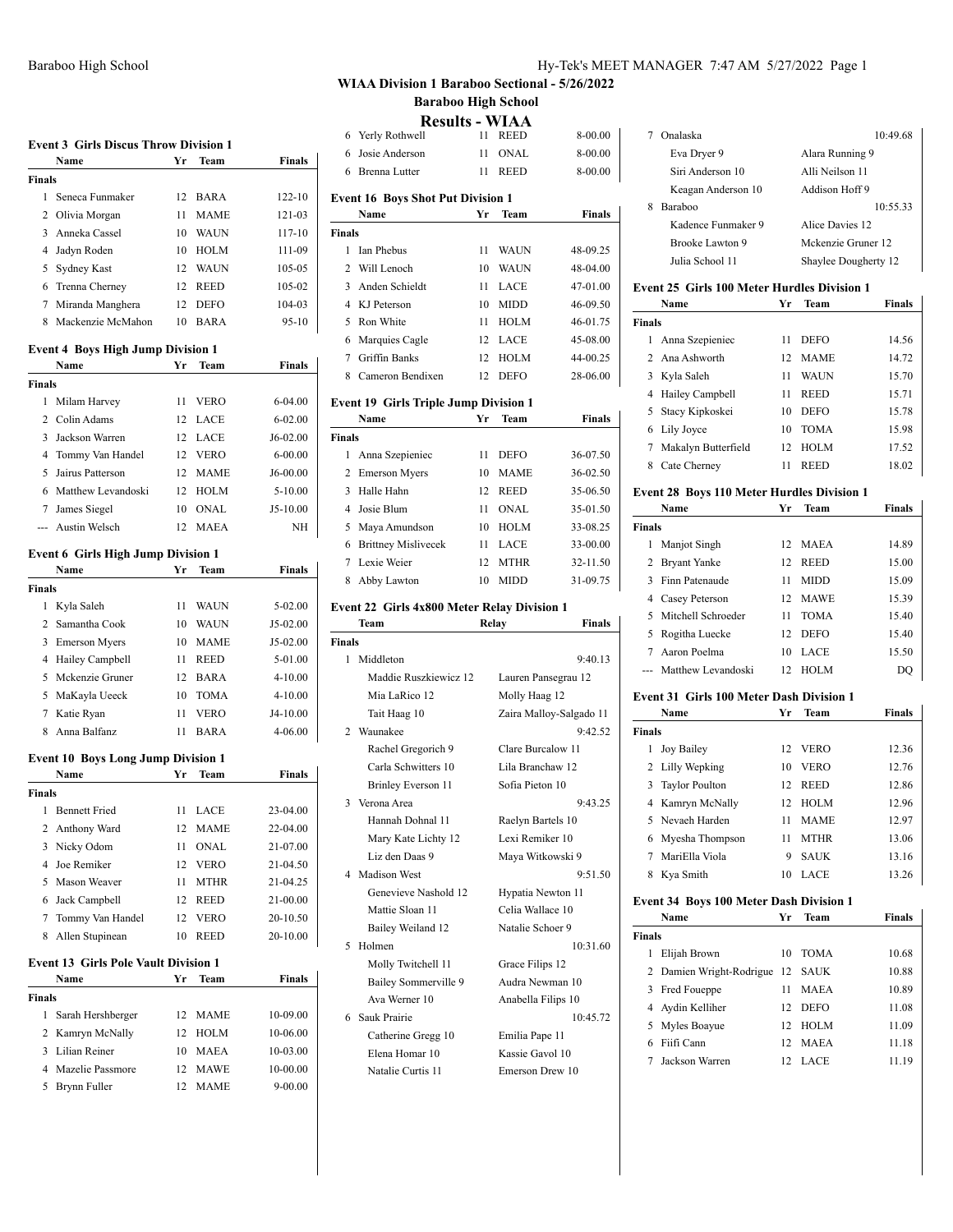**Finals** 

50.36

52.16

# **WIAA Division 1 Baraboo Sectional - 5/26/2022 Baraboo High School**

**Results - WIAA**

|               | RESUILS - WIAA                                                       |                   |            |                                             |                        |               |
|---------------|----------------------------------------------------------------------|-------------------|------------|---------------------------------------------|------------------------|---------------|
|               | 2 Madison Memorial                                                   |                   | 1:30.40    | Event 53 Girls 4x100 Meter Relay Division 1 |                        |               |
|               | Antonio Thomas 12                                                    | Max Spanos 10     |            | Team                                        | Relay                  | <b>Finals</b> |
|               | Cole Hendrickson 12                                                  | Anthony Ward 12   |            | <b>Finals</b>                               |                        |               |
|               | Bradyn Taylor 10                                                     | Joe Mueller 11    |            | 1 Madison Memorial                          |                        | 50.36         |
|               | 3 DeForest                                                           |                   | 1:31.12    | Nevaeh Harden 11                            | Hannah Zietlow 11      |               |
|               | Samuel Piontek 11                                                    | Bryan Sels 12     |            | Timmia Tetteh 9                             | Ana Ashworth 12        |               |
|               | Parker Rogalla 10                                                    | Aydin Kelliher 12 |            | Nour Kanan 12                               | Brynn Fuller 12        |               |
|               | Caleb Ekezie 12                                                      | Dillon Sommers 11 |            | 2 Mount Horeb                               |                        | 50.42         |
|               | 4 Onalaska                                                           |                   | 1:31.50    | Lexi Arneson 11                             | Marley McIntyre 9      |               |
|               | Braden Burke 10                                                      | Nicky Odom 11     |            | Grace Vesperman 12                          | Myesha Thompson 11     |               |
|               | Gavin Ridge 11                                                       | Kasey Barth 10    |            | Violet Statz 10                             | Lexie Weier 12         |               |
|               | Ethan Stell 12                                                       | Zach Fink 10      |            | 3 Reedsburg Area                            |                        | 51.01         |
|               | 5 Verona Area                                                        |                   | 1:32.00    | Taylor Poulton 12                           | Mckenzie Bestor 12     |               |
|               | Javon Presley 12                                                     | Jesse Ward 10     |            | Kendall Heath 9                             | Sykora Stanek 11       |               |
|               | Michael Valitchka 10                                                 | Kyle Krantz 12    |            | Emily Craker 10                             | Hailey Campbell 11     |               |
|               | Aidan Nunez-Clark 10                                                 | Lucas Strasser 10 |            | 4 Holmen                                    |                        | 51.61         |
|               | 6 Holmen                                                             |                   | 1:36.59    | Alexa Szak 9                                | Hailey Brueggen 12     |               |
|               | Seth Heiser 10                                                       | Jewel Jackson 10  |            | Josie Alesch 10                             | Kamryn McNally 12      |               |
|               | Max Steffens 10                                                      | Brandon Tarnow 10 |            | Maya Amundson 10                            | Makalyn Butterfield 12 |               |
|               | Noah Ertz 10                                                         | Tobias Neuman 10  |            | 5 Sauk Prairie                              |                        | 51.83         |
|               | --- Waunakee                                                         |                   | <b>DNF</b> | Mackenzie White 10                          | Kaya Wilson 11         |               |
|               | Drew Mais 12                                                         | Brady Cizek 10    |            | Ella Weigel 10                              | MariElla Viola 9       |               |
|               | Sebastian Rasmussen 10                                               | Jake Bova 10      |            | Olivia Schultz 10                           | Taylor Snyder 9        |               |
|               | William Garcia-Heinrdich 1 Nathan Ranum 12                           |                   |            | 6 Waunakee                                  |                        | 52.05         |
|               | --- Baraboo                                                          |                   | <b>DNF</b> | Isabelle Hahn 11                            | Lydia Reis 9           |               |
|               | Vincent Tikkanen 12                                                  | Jason Justus 12   |            | Vivian McCollough 9                         | Sadie Grabarski 10     |               |
|               | Luna Larson 12                                                       | Caden Agnew 12    |            | Summer Grigg 10                             | Kayley Helwig 11       |               |
|               | Teflon Lee 11                                                        | Luke Vittengl 10  |            | 7 Onalaska                                  |                        | 52.16         |
|               |                                                                      |                   |            | Carmen Roraff 11                            | Taylor Molling 11      |               |
|               | <b>Event 46 Girls 400 Meter Dash Division 1</b><br><b>Name</b><br>Yr | Team              | Finals     |                                             | Josie Blum 11          |               |
|               |                                                                      |                   |            | Jenna Richgels 10<br>Ella Stevens 9         |                        |               |
| <b>Finals</b> | 1 Jocelyn Pickhardt                                                  | DEFO              | 58.94      | --- Verona Area                             | Rachel Young 9         |               |
|               | 12<br>2 Mary Kate Lichty<br>12                                       | <b>VERO</b>       | 59.60      | Annika Rufenacht 10                         |                        | DQ            |
|               | 12                                                                   | WAUN              | 59.82      |                                             | Joy Bailey 12          |               |
|               | 3 Kylee Grabarski                                                    |                   |            | Nichole Repka 9                             | Lilly Wepking 10       |               |

# **Event 56 Boys 4x100 Meter Relay Division 1**

Ava Maradiaga 11 Lilly Hauski 11

|               | Team                 | Relay                   | Finals |
|---------------|----------------------|-------------------------|--------|
| <b>Finals</b> |                      |                         |        |
|               | 1 La Crosse Central  |                         | 42.88  |
|               | Jackson Warren 12    | <b>Bennett Fried 11</b> |        |
|               | Cole Lapp 12         | Isaac Dauffenbach 12    |        |
|               | Quinn Servais 12     | Colin Adams 12          |        |
|               | 2 Madison Memorial   |                         | 43.37  |
|               | Antonio Thomas 12    | Nicholas Adler 12       |        |
|               | Cole Hendrickson 12  | Anthony Ward 12         |        |
|               | Chen Fong 12         | Mac Carroll 11          |        |
| 3             | Onalaska             |                         | 43.69  |
|               | Braden Burke 10      | Nicky Odom 11           |        |
|               | Sean Gilles 11       | Kasey Barth 10          |        |
|               | Zach Fink 10         | Ethan Stell 12          |        |
|               | 4 Verona Area        |                         | 43.99  |
|               | Aidan Nunez-Clark 10 | Kyle Krantz 12          |        |
|               | Michael Valitchka 10 | Javon Presley 12        |        |
|               | Joe Remiker 12       | Jesse Ward 10           |        |
|               |                      |                         |        |

### **Event 37 Boys 1600 Meter Run Division 1**

|        | Name            | Vr  | <b>Team</b> | <b>Finals</b> |
|--------|-----------------|-----|-------------|---------------|
| Finals |                 |     |             |               |
|        | Griffin Ward    | 12  | <b>MIDD</b> | 4:15.33       |
|        | 2 Aidan Manning | 12  | <b>VERO</b> | 4:16.21       |
| 3      | Jake Zarov      | 12. | <b>MAME</b> | 4:19.58       |
|        | 4 Manny Putz    | 9   | ONAL.       | 4:24.36       |
|        | 5 Jack Boerger  | 11  | <b>SAUK</b> | 4:29.48       |
|        | 6 Eli Pettit    | 10  | <b>MAWE</b> | 4:32.84       |
|        | Caden Schneider | 12  | <b>REED</b> | 4:33.03       |
| 8      | Dalton Zirbel   | 12. | <b>SAUK</b> | 4:43.09       |

### **Event 40 Girls 4x200 Meter Relay Division 1**

|               | Team                    | Relay              | Finals  |
|---------------|-------------------------|--------------------|---------|
| <b>Finals</b> |                         |                    |         |
| 1             | <b>Madison Memorial</b> |                    | 1:46.01 |
|               | Nevaeh Harden 11        | Ana Ashworth 12    |         |
|               | Hannah Zietlow 11       | Audrey Braun 12    |         |
|               | Awa Phatty 12           | Morgan DeYoung 11  |         |
|               | 2 Verona Area           |                    | 1:46.03 |
|               | Kate Lewicki 12         | Nichole Repka 9    |         |
|               | Annika Rufenacht 10     | Lilly Wepking 10   |         |
|               | Renee Rech 12           | Ava Maradiaga 11   |         |
| 3             | Onalaska                |                    | 1:46.43 |
|               | Carmen Roraff 11        | Taylor Molling 11  |         |
|               | Alexandra Thomas 11     | Jenna Richgels 10  |         |
|               | Isabela Gutierrez 9     | Ella Stevens 9     |         |
|               | 4 Mount Horeb           |                    | 1:47.02 |
|               | Grace Vesperman 12      | Marley McIntyre 9  |         |
|               | Elaine Clark 12         | Myesha Thompson 11 |         |
|               | Violet Statz 10         | Lexie Weier 12     |         |
| 5             | Sauk Prairie            |                    | 1:48.50 |
|               | Mackenzie White 10      | Kaya Wilson 11     |         |
|               | Meadow Liedtke 12       | MariElla Viola 9   |         |
|               | Taylor Snyder 9         | Olivia Schultz 10  |         |
|               | 6 Waunakee              |                    | 1:49.03 |
|               | Isabelle Hahn 11        | Lydia Reis 9       |         |
|               | Vivian McCollough 9     | Sadie Grabarski 10 |         |
|               | Summer Grigg 10         | Kyla Saleh 11      |         |
| 7             | Reedsburg Area          |                    | 1:50.65 |
|               | Taylor Poulton 12       | Mckenzie Bestor 12 |         |
|               | Halle Hahn 12           | Sykora Stanek 11   |         |
|               | Kendall Heath 9         | Taylor Walsh 11    |         |
| 8             | Tomah                   |                    | 1:53.17 |
|               | Hailey Kramlich 11      | Zandrea Mason 10   |         |
|               | Lily Joyce 10           | Ashlynn Benish 12  |         |
|               | Rebecca Van Hoof 12     |                    |         |

### **Event 43 Boys 4x200 Meter Relay Division 1**

| Team                   | Relay                   | <b>Finals</b> |  |
|------------------------|-------------------------|---------------|--|
| <b>Finals</b>          |                         |               |  |
| La Crosse Central<br>L |                         | 1:29.37       |  |
| Quinn Servais 12       | <b>Bennett Fried 11</b> |               |  |
| Cole Lapp 12           | Isaac Dauffenbach 12    |               |  |
| Jackson Warren 12      | Aaron Poelma 10         |               |  |

### 2 Mary Ka 3 Kylee Grabarski 12 WAUN 59.82

| 4 Kya Smith       |     | 10 LACE     | 1:01.13 |
|-------------------|-----|-------------|---------|
| 5 Sage Smith      | 12. | WAUN        | 1:03.53 |
| 6 Trinity Doerre  |     | 12 SAUK     | 1:04.58 |
| 7 Evelyn Tripp    |     | 10 SPAR     | 1:06.15 |
| 8 Keagan Anderson |     | <b>ONAL</b> | 1:07.18 |

### **Event 49 Boys 400 Meter Dash Division 1**

|               | Name             | Vг | Team        | Finals |
|---------------|------------------|----|-------------|--------|
| <b>Finals</b> |                  |    |             |        |
| $\mathbf{1}$  | Andrew Regnier   | 11 | WAUN        | 48.87  |
|               | 2 Caleb Ekezie   | 12 | <b>DEFO</b> | 50.38  |
|               | 3 Cameron Swapsy | 11 | <b>MIDD</b> | 51.36  |
|               | 4 Emre Gunay     | 11 | <b>MIDD</b> | 52.35  |
|               | 5 Cody Morrow    | 10 | <b>SPAR</b> | 52.88  |
|               | 6 Peyton Tourdot | 12 | <b>REED</b> | 54.20  |
|               | Kyle Jackson     | 11 | <b>HOLM</b> | 54.28  |
| 8             | Micah Mosley     | 11 | <b>LACE</b> | 55.28  |
|               |                  |    |             |        |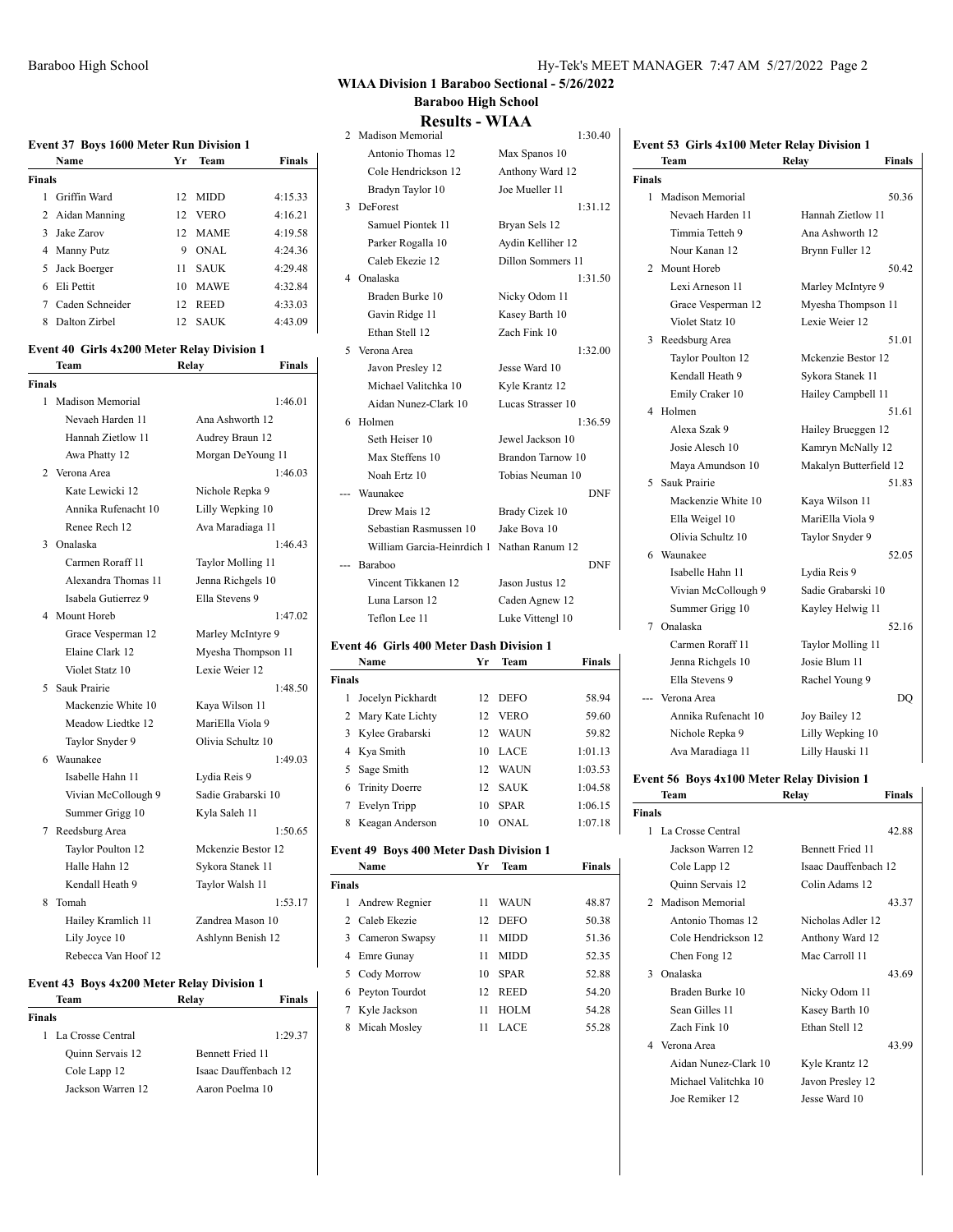# **WIAA Division 1 Baraboo Sectional - 5/26/2022 Baraboo High School**

# **Results - WIAA**

| Finals  (Event 56 Boys 4x100 Meter Relay Division 1) |                         |  |  |  |
|------------------------------------------------------|-------------------------|--|--|--|
| 5 Madison East                                       | 44.00                   |  |  |  |
| Fiifi Cann 12                                        | Fred Foueppe 11         |  |  |  |
| Austin Welsch 12                                     | Braxton Weisenburger 10 |  |  |  |
| Jay'Vion Hassell 9                                   |                         |  |  |  |
| 6 DeForest                                           | 44.36                   |  |  |  |
| Samuel Piontek 11                                    | Bryan Sels 12           |  |  |  |
| Dillon Sommers 11                                    | Aydin Kelliher 12       |  |  |  |
| Cale Drinka 11                                       | Parker Rogalla 10       |  |  |  |
| Holmen<br>7                                          | 44.81                   |  |  |  |
| Luke LeClaire 12                                     | Max LeClaire 12         |  |  |  |
| Myles Boayue 12                                      | Max Steffens 10         |  |  |  |
| Jewel Jackson 10                                     | Seth Heiser 10          |  |  |  |
| Reedsburg Area<br>8                                  | 45.38                   |  |  |  |
| Griffen Elder 12                                     | Jack Campbell 12        |  |  |  |
| Allen Stupinean 10                                   | Logan Yanke 10          |  |  |  |
| Brady Mikonowicz 12                                  |                         |  |  |  |

#### **Event 59 Girls 300 Meter Hurdles Division 1**

|               | Name              | Vг | <b>Team</b> | <b>Finals</b> |
|---------------|-------------------|----|-------------|---------------|
| <b>Finals</b> |                   |    |             |               |
| 1             | Anna Szepieniec   | 11 | <b>DEFO</b> | 44.99         |
|               | 2 Stacy Kipkoskei | 10 | <b>DEFO</b> | 46.26         |
| 3             | Alli Thomas       | 11 | ONAL.       | 46.36         |
| 4             | Audrey Braun      | 12 | <b>MAME</b> | 47.11         |
| 5.            | Elle Seager       | 11 | <b>MIDD</b> | 47.38         |
| 6             | Cate Cherney      | 11 | <b>REED</b> | 50.27         |
|               | Lily Joyce        | 10 | <b>TOMA</b> | 51.38         |
| 8             | Meadow Liedtke    | 12 | <b>SAUK</b> | 52.01         |

#### **Event 62 Boys 300 Meter Hurdles Division 1**

|               | Name                | Vг               | <b>Team</b> | <b>Finals</b> |
|---------------|---------------------|------------------|-------------|---------------|
| <b>Finals</b> |                     |                  |             |               |
|               | 1 Andrew Regnier    | 11               | WAUN        | 39.46         |
|               | 2 Manjot Singh      |                  | 12 MAEA     | 39.53         |
| 3             | <b>Bryant Yanke</b> | 12.              | <b>REED</b> | 39.55         |
|               | 4 Finn Patenaude    | 11               | <b>MIDD</b> | 40.30         |
|               | 5 Ty Leeser         | 12 <sup>12</sup> | <b>HOLM</b> | 41.80         |
|               | 6 Aaron Poelma      | 10               | <b>LACE</b> | 42.80         |
|               | Cole Lapp           |                  | 12 LACE     | 42.86         |
|               | 8 Beckham Retzlaff  | 10               | <b>MTHR</b> | 43.61         |

#### **Event 63 Girls 800 Meter Run Division 1**

|               | Name                | Vг | <b>Team</b> | Finals  |
|---------------|---------------------|----|-------------|---------|
| <b>Finals</b> |                     |    |             |         |
| 1             | Maddie Ruszkiewicz  | 12 | MIDD        | 2:21.28 |
|               | 2 Mckenzie Gruner   | 12 | <b>BARA</b> | 2:23.93 |
|               | 3 Isabela Gutierrez | 9  | ONAL        | 2:26.32 |
|               | 4 Sophia Jiang      | 10 | <b>MAME</b> | 2:28.11 |
|               | 5 Jillian Lonning   | 12 | ONAL.       | 2:28.13 |
|               | 6 Kassie Gavol      | 10 | <b>SAUK</b> | 2:28.58 |
| 7             | Rachel Gregorich    | 9  | WAUN        | 2:30.69 |
| 8             | Celia Wallace       | 10 | MAWE        | 2:34.26 |

# **Event 64 Boys 800 Meter Run Division 1 Name Yr Team Finals Finals** 1 Blake Burnstad 10 ONAL 1:58.60 2 Jake Zarov 12 MAME 1:59.10 3 Paul Treiber 12 MAWE 1:59.86 4 Harper Fahey 11 MIDD 2:00.04 5 Blake Oleson 11 VERO 2:04.04 6 Connor Mellor 12 LACE 2:06.31 7 Cody Morrow 10 SPAR 2:07.75 8 Carl Oskar Wilcox-borg 11 TOMA 2:08.33

#### **Event 67 Girls 200 Meter Dash Division 1**

|               | Name                  | Vг | <b>Team</b> | <b>Finals</b> |
|---------------|-----------------------|----|-------------|---------------|
| <b>Finals</b> |                       |    |             |               |
| 1             | Marley McIntyre       | 9  | <b>MTHR</b> | 26.51         |
|               | 2 Esther Ekezie       | 11 | <b>DEFO</b> | 26.85         |
|               | 3 Kylee Grabarski     | 12 | WAUN        | 27.16         |
|               | 4 Kaya Wilson         | 11 | <b>SAUK</b> | 27.52         |
|               | 5 Mackenzie White     | 10 | <b>SAUK</b> | 27.70         |
|               | 6 Britney Janiszewski | 11 | <b>TOMA</b> | 28.26         |
|               | Mckenzie Bestor       | 12 | <b>REED</b> | 28.33         |

## **Event 70 Boys 200 Meter Dash Division 1**

|               | Name                             | Yr  | <b>Team</b> | <b>Finals</b> |
|---------------|----------------------------------|-----|-------------|---------------|
| <b>Finals</b> |                                  |     |             |               |
|               | Isaac Dauffenbach                |     | 12 LACE     | 22.51         |
|               | 2 Elijah Brown                   | 10  | <b>TOMA</b> | 22.76         |
|               | 3 Damien Wright-Rodrigue 12 SAUK |     |             | 23.36         |
|               | 4 Aidan Nunez-Clark              | 10  | <b>VERO</b> | 23.66         |
|               | 5 Jason Justus                   | 12. | BARA        | 24.06         |
|               | 6 Caleb Haverberg                | 11  | <b>MIDD</b> | 24.13         |
|               | Lucas Strasser                   | 10  | <b>VERO</b> | 24.50         |

#### **Event 73 Girls 3200 Meter Run Division 1**

|               | Name                   | Уr  | Team        | <b>Finals</b> |
|---------------|------------------------|-----|-------------|---------------|
| <b>Finals</b> |                        |     |             |               |
|               | 1 Zaira Malloy-Salgado | 11  | <b>MIDD</b> | 10:59.58      |
|               | 2 Lauren Pansegrau     | 12  | <b>MIDD</b> | 10:59.86      |
| 3             | Annika Cutforth        | 12  | <b>MAME</b> | 11:00.33      |
| 4             | Genevieve Nashold      | 12. | <b>MAWE</b> | 11:37.84      |
| 5.            | Anabella Filips        | 10  | <b>HOLM</b> | 12:04.60      |
| 6             | Sydney Valiska         | 10  | HOLM        | 12:22.27      |
| 7             | Catherine Gregg        | 10  | <b>SAUK</b> | 13:14.26      |
| 8             | Leah Modieski          | 9   | <b>SPAR</b> | 13:39.87      |

#### **Event 76 Girls 4x400 Meter Relay Division 1**

| Team                | Relay               | <b>Finals</b> |
|---------------------|---------------------|---------------|
| <b>Finals</b>       |                     |               |
| Verona Area         |                     | 4:00.60       |
| Ava Maradiaga 11    | Nichole Repka 9     |               |
| Annika Rufenacht 10 | Mary Kate Lichty 12 |               |
| Kate Lewicki 12     | Lilly Hauski 11     |               |

 $\overline{1}$ 

|    | 2 DeForest           | 4:01.77              |
|----|----------------------|----------------------|
|    | Jocelyn Pickhardt 12 | Ally Armstrong 9     |
|    | Logan Peters 11      | Anna Szepieniec 11   |
|    | Stacy Kipkoskei 10   | Marit Manske 9       |
| 3  | Onalaska             | 4:04.97              |
|    | Alexandra Thomas 11  | Taylor Molling 11    |
|    | Josie Blum 11        | Isabela Gutierrez 9  |
|    | Jillian Lonning 12   | Keagan Anderson 10   |
|    | 4 Madison Memorial   | 4:09.52              |
|    | Awa Phatty 12        | Morgan DeYoung 11    |
|    | Hannah Zietlow 11    | Audrey Braun 12      |
|    | Gladys Cruz-Perez 11 | Haley Johnson 11     |
| 5. | Waunakee             | 4.1065               |
|    | Kyla Saleh 11        | Clare Burcalow 11    |
|    | Sage Smith 12        | Kylee Grabarski 12   |
|    | Jessica Bugielski 10 | Lila Branchaw 12     |
| 6  | Sparta               | 4:25.57              |
|    | Evelyn Tripp 10      | Leah Modjeski 9      |
|    | Josie Edwards 11     | Abigail Schell 11    |
|    | Rylee Geier 10       | Paige Williams 9     |
| 7  | Reedsburg Area       | 4.2616               |
|    | Cate Cherney 11      | Payton Cunningham 12 |
|    | Macie Wieman 12      | Halle Hahn 12        |
|    | Madison Crary 10     | Sykora Stanek 11     |
| 8  | Sauk Prairie         | 4:31.11              |
|    | Meadow Liedtke 12    | Kaya Howard 10       |
|    | Kassia Marquardt 12  | Trinity Doerre 12    |

### **Event 80 Boys 4x400 Meter Relay Division 1**

Emily Vande Hey 12 Emilia Pape 11

|               | Team                  | Relay                | <b>Finals</b> |
|---------------|-----------------------|----------------------|---------------|
| Finals        |                       |                      |               |
| 1             | Waunakee              |                      | 3:25.71       |
|               | Jake Bova 10          | Isaiah Jakel 11      |               |
|               | Drew Mais 12          | Andrew Regnier 11    |               |
|               | Nathan Ranum 12       | Dane Cole 12         |               |
| $\mathcal{L}$ | Middleton             |                      | 3:26.91       |
|               | Emre Gunay 11         | Griffin Ward 12      |               |
|               | Finn Patenaude 11     | Cameron Swapsy 11    |               |
|               | Tyler Montag 9        | Harper Fahey 11      |               |
|               | 3 Verona Area         |                      | J3:27.95      |
|               | Jesse Ward 10         | Noah Kundert 10      |               |
|               | Aidan Manning 12      | Kyle Krantz 12       |               |
|               | Michael Valitchka 10  | Lucas Strasser 10    |               |
|               | 4 Onalaska            |                      | J3:27.95      |
|               | Nicky Odom 11         | Kasey Barth 10       |               |
|               | Blake Burnstad 10     | Braden Burke 10      |               |
|               | Nick Rudrud 11        | Gavin Ridge 11       |               |
|               | 5 DeForest            |                      | 3:32.35       |
|               | Samuel Piontek 11     | Dillon Sommers 11    |               |
|               | Parker Rogalla 10     | Caleb Ekezie 12      |               |
|               | Dylan King 12         | Jackson Grabowski 12 |               |
| 6             | Holmen                |                      | 3:33.16       |
|               | Myles Boayue 12       | Kyle Jackson 11      |               |
|               | Matthew Levandoski 12 | Lucas Strauss 10     |               |
|               | Ty Leeser 12          | Gillie Suarez 11     |               |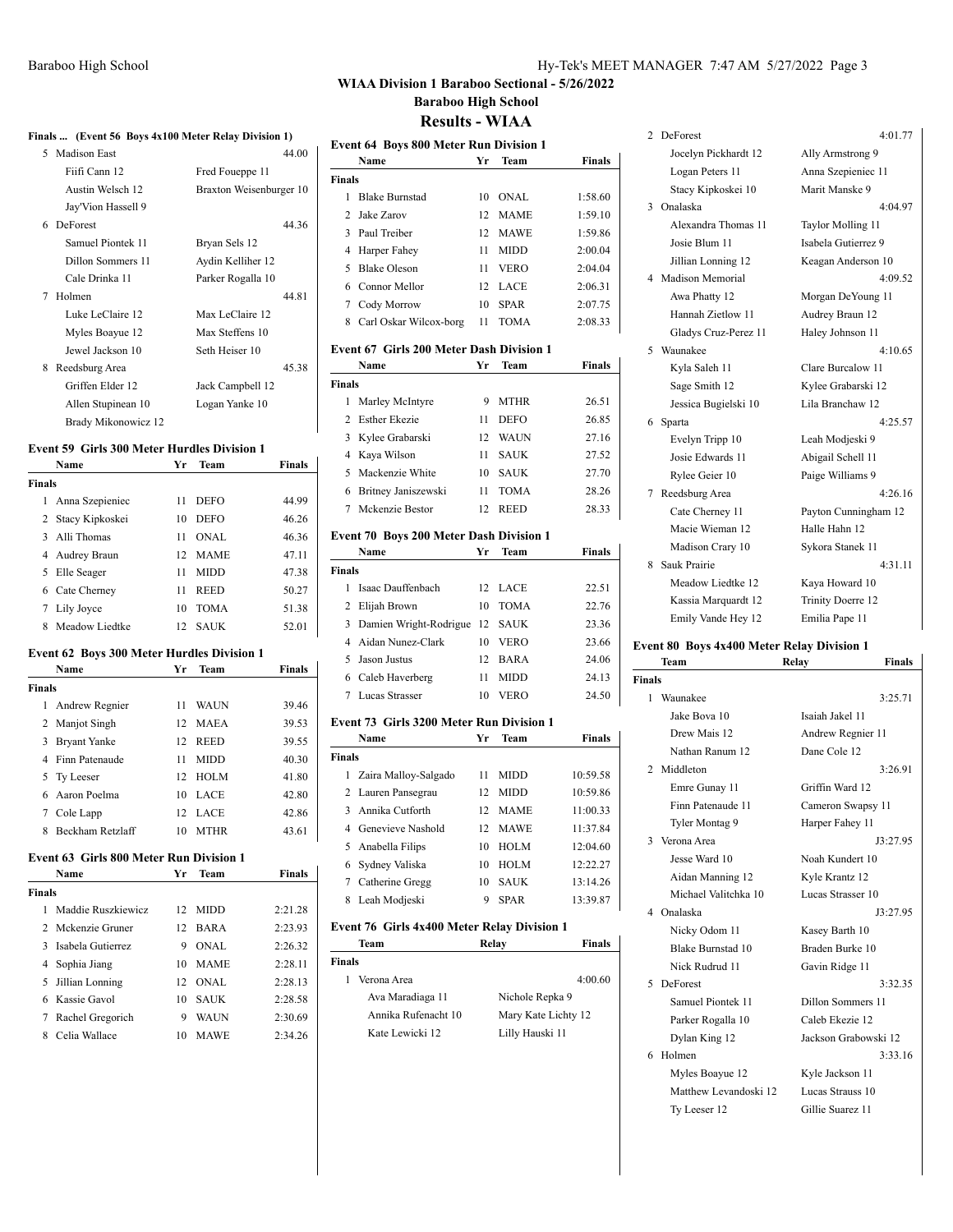Ryan Poelma 12

**Finals**

**Finals**

**Event 81 Boys Discus Throw Division 1**

**Name Yr Team Finals**

**Name Yr Team Finals**

 Hailey Campbell 11 REED 16-11.25 Sykora Stanek 11 REED 16-10.75 Kamryn McNally 12 HOLM 16-07.25 Myesha Thompson 11 MTHR 16-07.00 Josie Blum 11 ONAL 16-02.00 Wylie Rood 10 MAME 16-02.00 Kate Bjorklund 11 VERO 15-11.25 Callista Williams 10 MAME 14-10.50

 Griffin Banks 12 HOLM 162-07 Owen Nowak 12 BARA 149-00 Ian Phebus 11 WAUN 138-04 Colin Mosser 10 HOLM 135-06 Anden Schieldt 11 LACE 135-00 Ryan Mancilla 11 VERO 131-01 Jonathon Quattrucci 12 MAEA 126-05 Cameron Bendixen 12 DEFO 125-00

**Finals ... (Event 80 Boys 4x400 Meter Relay Division 1)** 7 Baraboo 3:38.18 Jason Justus 12 Caden Agnew 12 Ethan Uptagraw 10 Kason Bode 11 Connor Kleist 11 Luke Vittengl 10 8 La Crosse Central 3:39.05 Micah Mosley 11 Kody Pretasky 12 Job Neisius 12 Connor Mellor 12

| Hy-Tek's MEET MANAGER 7:47 AM 5/27/2022 Page 4 |  |  |  |
|------------------------------------------------|--|--|--|
|------------------------------------------------|--|--|--|

## **WIAA Division 1 Baraboo Sectional - 5/26/2022 Baraboo High School**

**Results - WIAA**

| Esther Ekezie                               | 11 | <b>DEFO</b>  | 32-05.50      |  |  |  |  |
|---------------------------------------------|----|--------------|---------------|--|--|--|--|
| <b>Event 95 Boys Triple Jump Division 1</b> |    |              |               |  |  |  |  |
| Name                                        | Yr | Team         | <b>Finals</b> |  |  |  |  |
| <b>Finals</b>                               |    |              |               |  |  |  |  |
| <b>Bennett Fried</b>                        | 11 | LACE         | 45-10.75      |  |  |  |  |
| 2 Andrew Regnier                            | 11 | <b>WAI</b> N | 44-11.50      |  |  |  |  |
| Bradyn Taylor                               | 10 | <b>MAME</b>  | 44-00.75      |  |  |  |  |
| Anthony Ward                                |    |              | 43-08.75      |  |  |  |  |
| 5 Michael Valitchka                         | 10 | <b>VERO</b>  | 42-08.50      |  |  |  |  |
| Jack Campbell                               | 12 | <b>REED</b>  | 41-08.75      |  |  |  |  |
| Ethan Horkan                                | 10 | <b>REED</b>  | 41-07.00      |  |  |  |  |
|                                             |    |              | 12 MAME       |  |  |  |  |

### **Event 100 Boys 4x800 Meter Relay Division 1**

|                          | Team                    | Finals<br>Relay       |    |
|--------------------------|-------------------------|-----------------------|----|
| <b>Finals</b>            |                         |                       |    |
|                          | 1 Verona Area           | 8:07.01               |    |
|                          | Blake Oleson 11         | Michael Leiberg 11    |    |
|                          | Nathan Simon 11         | Noah Kundert 10       |    |
|                          | Aidan Manning 12        | Kendall Riddle 12     |    |
| $\mathfrak{D}$           | Onalaska                | 8:12.10               |    |
|                          | Ron Walters 12          | Manny Putz 9          |    |
|                          | Nick Rudrud 11          | Blake Burnstad 10     |    |
|                          | Tyler Lee 12            | Drew Symons 10        |    |
| 3                        | DeForest                | 8:15.18               |    |
|                          | Elijah Pabon 9          | Alexander Bodie 11    |    |
|                          | Dylan King 12           | Joe Huber 11          |    |
|                          | Jackson Grabowski 12    | Matthew VanderMeer 12 |    |
| 4                        | La Crosse Central       | 8:29.95               |    |
|                          | Kody Pretasky 12        | Connor Mellor 12      |    |
|                          | Max Olson 12            | Job Neisius 12        |    |
|                          | Collin Erickson 11      | Gabriel Wood 11       |    |
| $\overline{\phantom{0}}$ | Waunakee                | 8:30.97               |    |
|                          | Isaiah Jakel 11         | Andrew Brown 11       |    |
|                          | Andrew Zimmerman 11     | Dane Cole 12          |    |
|                          | Aidrik Anderson 11      | William Valinotti 12  |    |
| 6                        | Baraboo                 | 8:46.44               |    |
|                          | Connor Kleist 11        | Ethan Uptagraw 10     |    |
|                          | Daniel Yesipovich 11    | Evan Exo 12           |    |
|                          | Sergio Angel 10         | Ethan Sefkar 12       |    |
| 7                        | Holmen                  | 9:06.72               |    |
|                          | Gillie Suarez 11        | Dylan Whiteaker 9     |    |
|                          | Carter Lawrence 9       | Samuel Horman 10      |    |
|                          | Ethan Archer 10         | Andre De la Rosa 9    |    |
|                          | <b>Madison West</b>     |                       | DO |
|                          | Jack Reiser 12          | Henry Johnson 11      |    |
|                          | Mason Brosious 9        | Paul Treiber 12       |    |
|                          | Ezra Matthews-Needelman | Zach Temple 10        |    |

#### **Event 103 Girls 1600 Meter Run Division 1**

| Name                   | Vг | Team          | <b>Finals</b> |
|------------------------|----|---------------|---------------|
| Finals                 |    |               |               |
| 1 Zaira Malloy-Salgado | 11 | MIDD          | 5:01.75       |
| 2 Annika Cutforth      | 12 | <b>MAME</b>   | 5:02.16       |
| 3 Lauren Pansegrau     | 12 | <b>MIDD</b>   | 5:03.33       |
| 4 Lila Branchaw        | 12 | <b>WAI</b> IN | 5:13.58       |
| 5 Natalie Curtis       | 11 | <b>SAUK</b>   | 5:52.23       |
|                        |    |               |               |

|  | 6 Julia School      | 11 RARA | 6:04.54 |
|--|---------------------|---------|---------|
|  | 7 Sheryl Wang       | 10 HOLM | 6:05.62 |
|  | 8 Shaylee Dougherty | 12 BARA | 6:19.72 |

### **Event 106 Boys 3200 Meter Run Division 1**

|               | Name              | Vг | <b>Team</b> | Finals  |
|---------------|-------------------|----|-------------|---------|
| <b>Finals</b> |                   |    |             |         |
| 1             | Manny Putz        | 9  | ONAL.       | 9:28.38 |
| $\mathcal{D}$ | Griffin Ward      | 12 | <b>MIDD</b> | 9:28.57 |
|               | 3 Zach Temple     | 10 | <b>MAWE</b> | 9:30.42 |
| 4             | Jack Boerger      | 11 | <b>SAUK</b> | 9:35.23 |
|               | Ron Walters       | 12 | ONAL        | 9:36.56 |
|               | 6 Joseph Stoddard | 11 | <b>MTHR</b> | 9:44.50 |
|               | Dean Montour      | 11 | <b>MIDD</b> | 9:56.50 |
| 8             | Cameron La Mere   | 12 | <b>HOLM</b> | 9:59.15 |
|               |                   |    |             |         |

### **Event 112 Mixed 400 Meter Dash Wheelchair**

|                                           | Name              | Yr             | Team        | <b>Finals</b> |  |  |
|-------------------------------------------|-------------------|----------------|-------------|---------------|--|--|
| Finals                                    |                   |                |             |               |  |  |
| 1.                                        | Araina Roderick   | W11            | <b>SPAR</b> | 2:31.86       |  |  |
| Event 115 Mixed Shot Put Wheelchair       |                   |                |             |               |  |  |
|                                           | Name              | Yr.            | Team        | Finals        |  |  |
| Finals                                    |                   |                |             |               |  |  |
| 1.                                        | Araina Roderick   | W11            | <b>SPAR</b> | 9-08.50       |  |  |
|                                           | 2 Andrew Cassiday | M <sup>9</sup> | <b>VERO</b> | 9-06.25       |  |  |
| Event 121 Mixed 100 Meter Dash Wheelchair |                   |                |             |               |  |  |
|                                           | Name              | Yr.            | <b>Team</b> | Finals        |  |  |
| Finals                                    |                   |                |             |               |  |  |
| 1                                         | Andrew Cassiday   | M <sup>9</sup> | VERO        | 29.36         |  |  |
| $2^{\circ}$                               | Araina Roderick   | W11            | <b>SPAR</b> | 30.84         |  |  |
|                                           |                   |                |             |               |  |  |

#### **Event 89 Boys Pole Vault Division 1**

**Event 86 Girls Long Jump Division 1**

|               | <b>Name</b>                   | Yr | <b>Team</b> | <b>Finals</b> |  |  |
|---------------|-------------------------------|----|-------------|---------------|--|--|
| <b>Finals</b> |                               |    |             |               |  |  |
|               | Isaiah Bauer                  | 11 | <b>DEFO</b> | 12-09.00      |  |  |
|               | 2 Bryant Yanke                | 12 | <b>REED</b> | 12-06.00      |  |  |
| 3             | Avrey Pierick                 | 12 | <b>DEFO</b> | 12-03.00      |  |  |
|               | 4 Alex Wagner                 | 10 | LACE        | 12-00.00      |  |  |
|               | Owen Stevens-Werthman 12 MAME |    |             | 12-00.00      |  |  |
|               | 6 Todd Niles                  | 12 | WAUN        | 11-03.00      |  |  |
|               | Dane Rosenow                  | 11 | <b>HOLM</b> | 10-06.00      |  |  |
|               | 8 Kason Bode                  | 11 | <b>BARA</b> | J10-06.00     |  |  |

#### **Event 92 Girls Shot Put Division 1**

|               | Name                  | Vr  | Team        | Finals   |  |  |
|---------------|-----------------------|-----|-------------|----------|--|--|
| <b>Finals</b> |                       |     |             |          |  |  |
| 1             | Madilyn Vander Sanden | 11  | <b>MIDD</b> | 39-11.00 |  |  |
|               | 2 Olivia Morgan       | 11  | <b>MAME</b> | 36-09.00 |  |  |
| 3             | Ally Saleh            | 11  | WAUN        | 36-01.75 |  |  |
|               | 4 Aida Shadewald      | 12. | <b>SAUK</b> | 35-02.00 |  |  |
|               | 5 Mackenzie McMahon   | 10  | <b>BARA</b> | 34-06.25 |  |  |
|               | 6 Seneca Funmaker     | 12  | <b>BARA</b> | 33-10.00 |  |  |
|               | Macie Wieman          | 12  | <b>REED</b> | 33-02.50 |  |  |